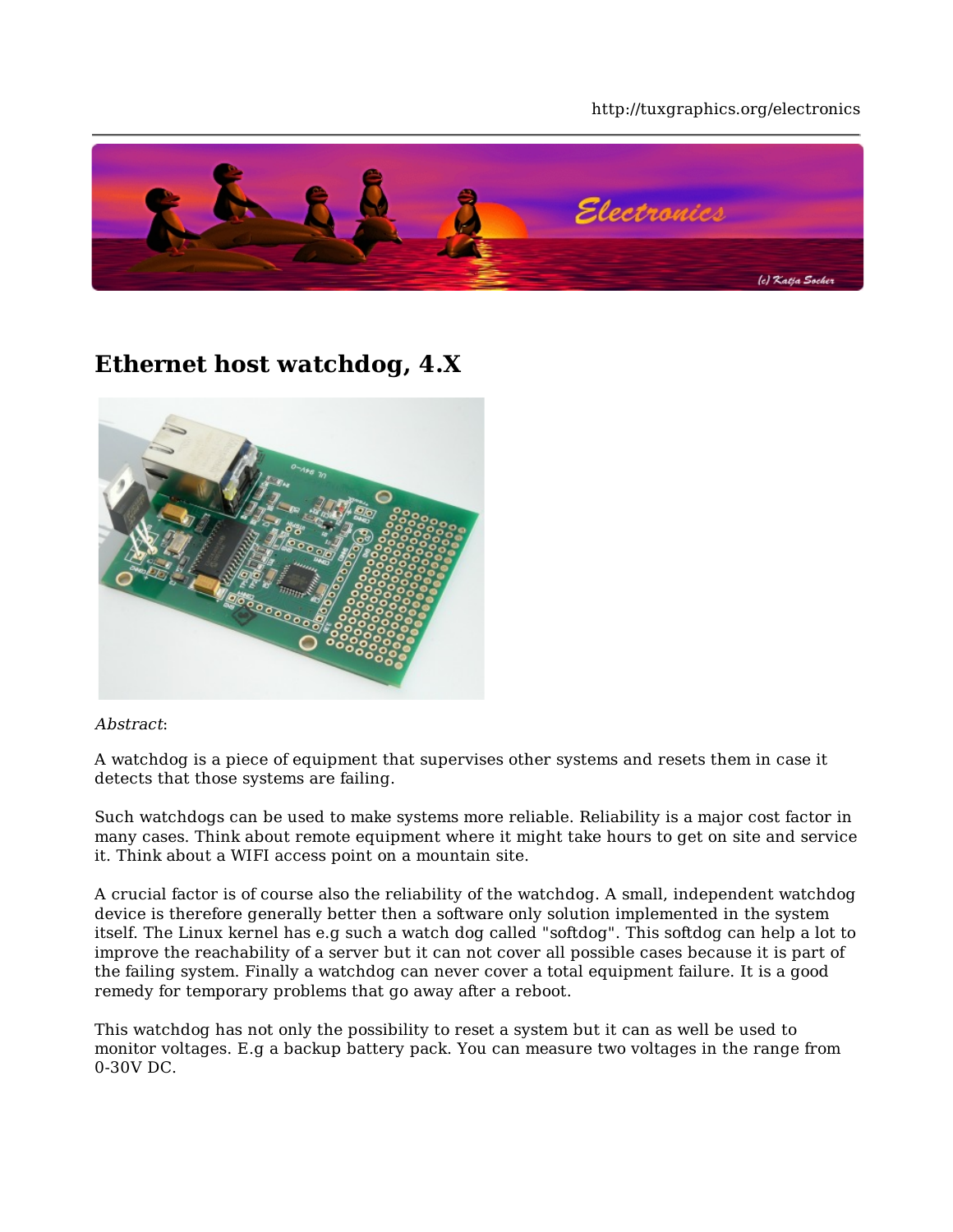The watchdog supports SNMP V1 to allow for a seamless integration into exiting network management system. The user interface of the watchdog is a set of web pages all served directly by the on-board webserver..

An additional feature of this watchdog is that it can measure voltages and those voltages can be read out with a web browser or via SNMP. A **SNMP voltmeter!**

**\_\_\_\_\_\_\_\_\_\_\_\_\_\_\_\_\_ \_\_\_\_\_\_\_\_\_\_\_\_\_\_\_\_\_ \_\_\_\_\_\_\_\_\_\_\_\_\_\_\_\_\_**

## **The idea**

The idea of a network equipment watchdog is based on the requirements and ideas of a customer who needed to improve the reliability of telecommunication equipment.

This equipment was just hanging once in a while and he had to manually monitor the system around the clock to be able to reset it in case it was stuck again. He wanted some device to automatically monitor the system and to automatically recover it.

# **Ping**

A simple way of detecting if network equipment is up is to send a ping and see if there is a reply. Such a ping (ICMP echo) can therefore be used to monitor network equipment.

A problem is however the case of a system that is "half up". Think of a webserver. The network interface might be up but somehow the apache webserver application died. In this case the machine would be ping-able but the web server would actually not work. We could poll a specific web-page to fix this. A web-server is however only a very specific case. How can we generalize the solution for other systems? One could run a script on the server itself that would execute a number of tests to see if the system was in good shape. If everything was OK then the script can send a ping to the watchdog. In this case it is not the watchdog that originates the ping but the "health check script" on the monitored equipment that sends once in a while a ping to the watchdog to say "I am OK".

Only if those pings are missing for a period of time then the watchdog will reset the system.

## **Time to reboot**

We must pay special attention to the way systems reboot. Let's say we expect an "alive signal" (=ping/reply) from the monitored network equipment every 20sec. After 6 missing ping/reply we would initiate a reboot. In other words a little bit after 120sec we would initiate a reboot. The system reboots but that takes time. Maybe be 5 minutes or 10 minutes. We must avoid to reboot the system during the startup otherwise it will never finish the startup.

The solution is to put the watchdog after a reset into a "passive state". In this state it will continue to monitor the system but it will not initiate a new reset. Only when the watchdog gets again the first "I am alive indication" then the watchdog will go back into an "active state" where it would initiate again a reboot/reset in case of a failure. This way it does not really matter how long the startup of the system takes.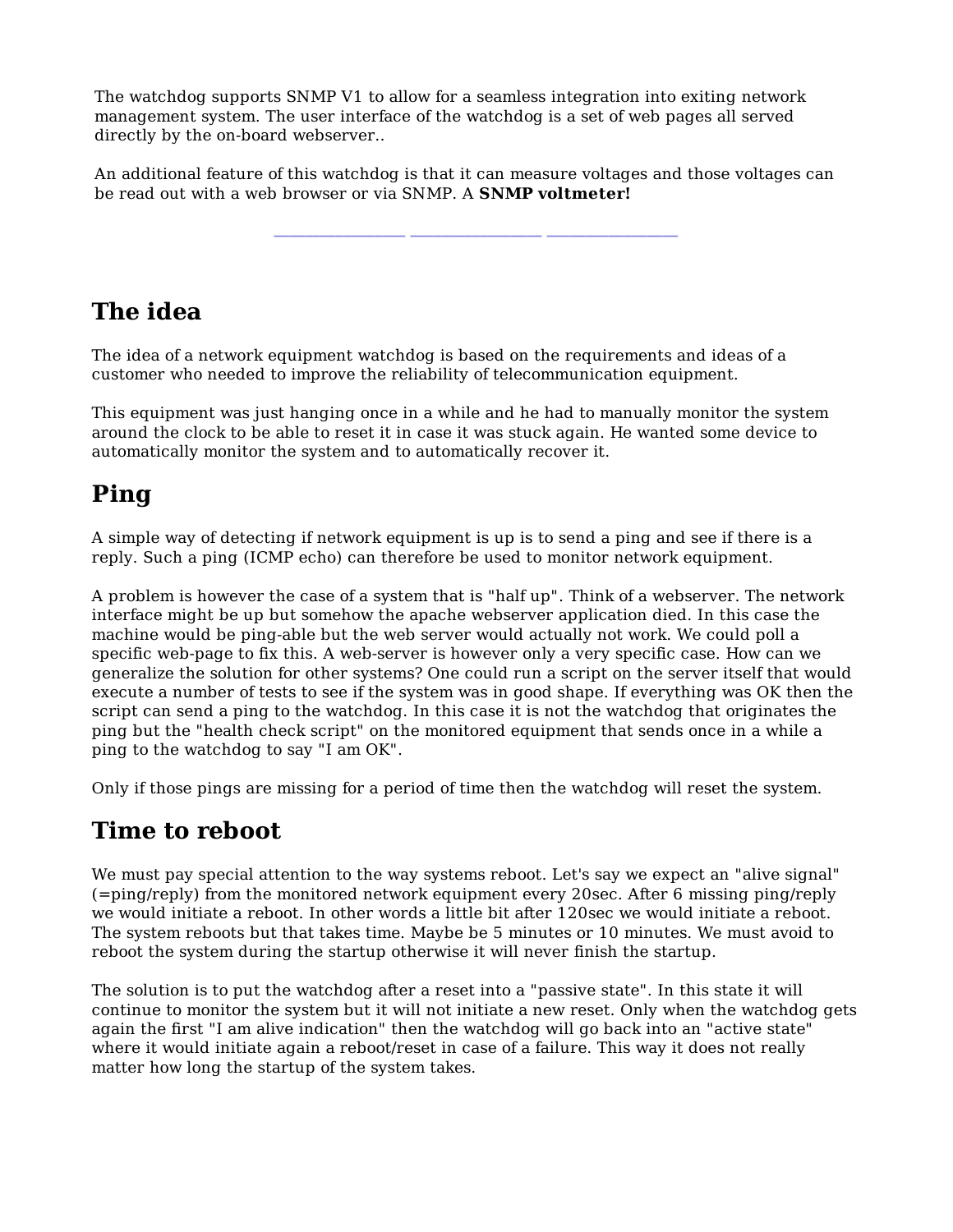## **The hardware**

The tuxgraphics ethernet board has on pin PD7 the possibility to connect a relay. Relays do usually have a contact that opens and one that closes. Dependent on whether you want to reset the monitored equipment or you want to disconnect it for a moment from power you can use one of the two relay contacts. The Ethernet board will just supply a current for a short moment to the relay at the time of the reset/restart.



The hardware is therefore very simple. Just take the standard tuxgraphics ethernet board and connect a relay to it.

A new feature of the version 4.X watchdog is the possibility to measure voltages. To use this feature you need two pairs of additional resistors what are to be connected as voltage dividers. The dot-matrix field of the tuxgraphics ethernet board makes it easy to add those resistors.



Circuit diagram: ADC voltage divider. Click on the image for a PDF version.

## **The tuxgraphics host watchdog**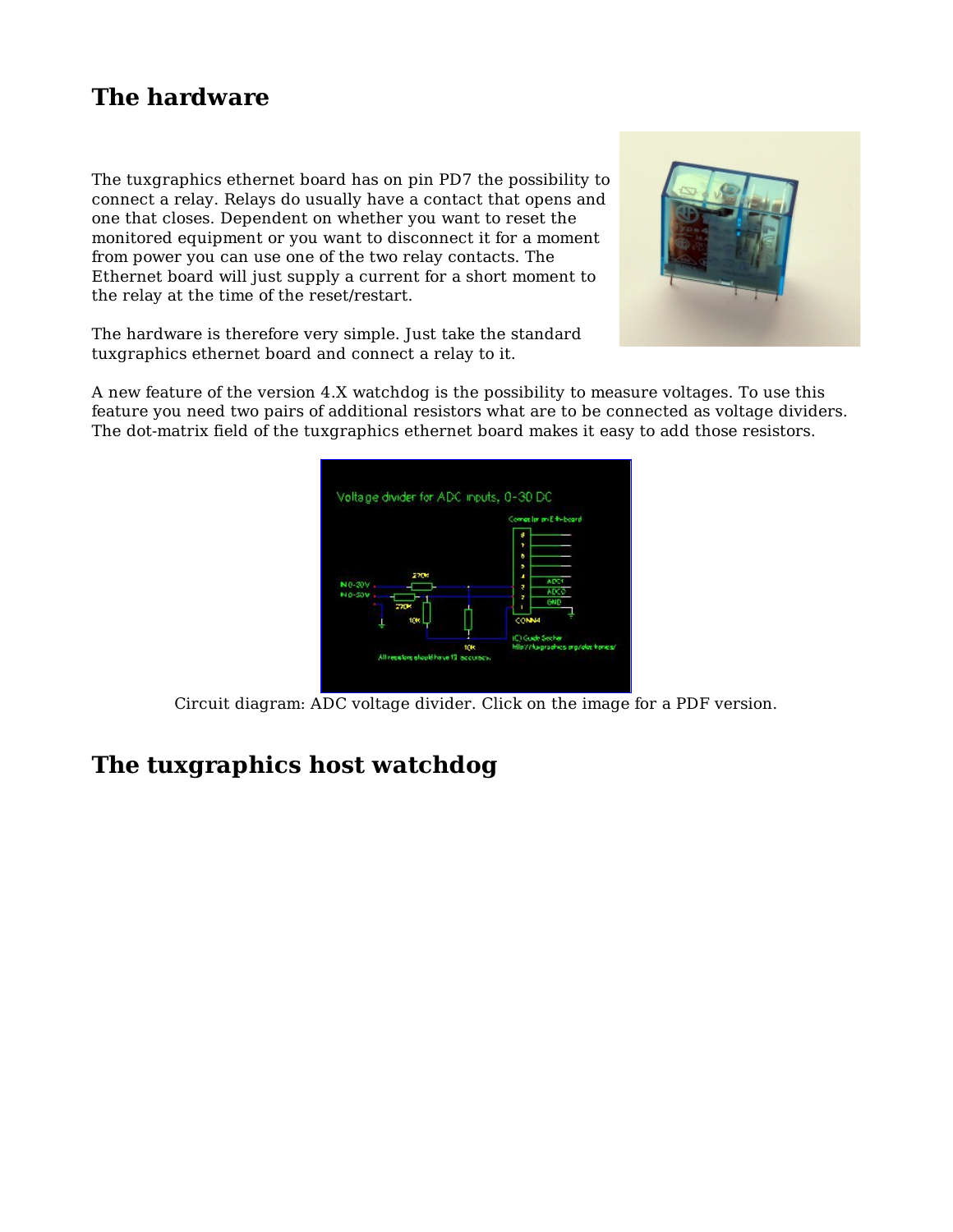

The watchdog is configurable via its own web-pages. You just point your web browser to it and you can see the state of the system, how often it had to be reset, if the watchdog is active or passive etc.... You can also configure if ping shall be sent from the watchdog or if the system will ping the watchdog.

The watchdog has its own online help. Have a look.

## **Measuring voltages**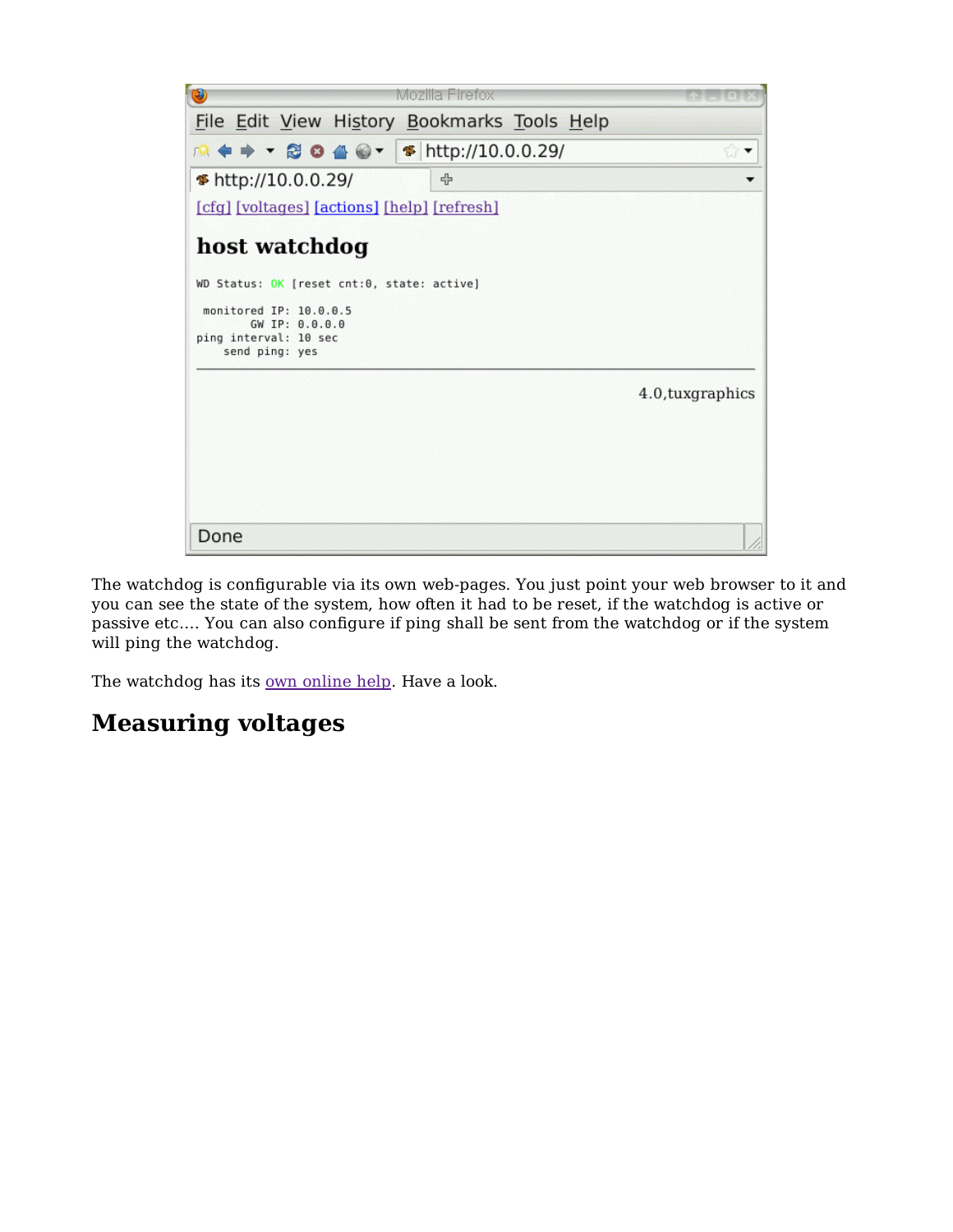

The watchdog allows you to monitor 2 voltages with very high accuracy. Using a technology known as oversampling we achieve 12bit accuracy. Today we don't realize how precise that is. We just throw around those numbers 10bit, 12bit 16bit without really being able to relate to them. Therefore take a look at the photo of a hand tuned high precision meter from the early 20th century. What's the range and the precision? It shows values from 0 to 50 with the smallest division being 1. In today's speak that would be 6bit accuracy!

The voltmeters provided by the watchdog can be calibrated. See the README file inside the software package for details.



You will however notice that even if you take a number of good quality digital voltmeters they will all show slightly different values for the same voltage. That is absolutely normal. The manual of a DVM may e.g say +/-0.8% and +/- 2LSB and this is a good quality voltmeter. The main added value of having two digits behind the decimal point is not so much to be able to say that this battery has exactly 12.01V but to see a trend. E.g 12.03V is higher than 12.01V.

Voltages can be read out via a web browser or via SNMP.

## **SNMP support**

SNMP stands for Simple Network Management Protocol and is the de facto standard for the management of all kind of network equipment from routers to switches, printers and servers. All major data centers use it.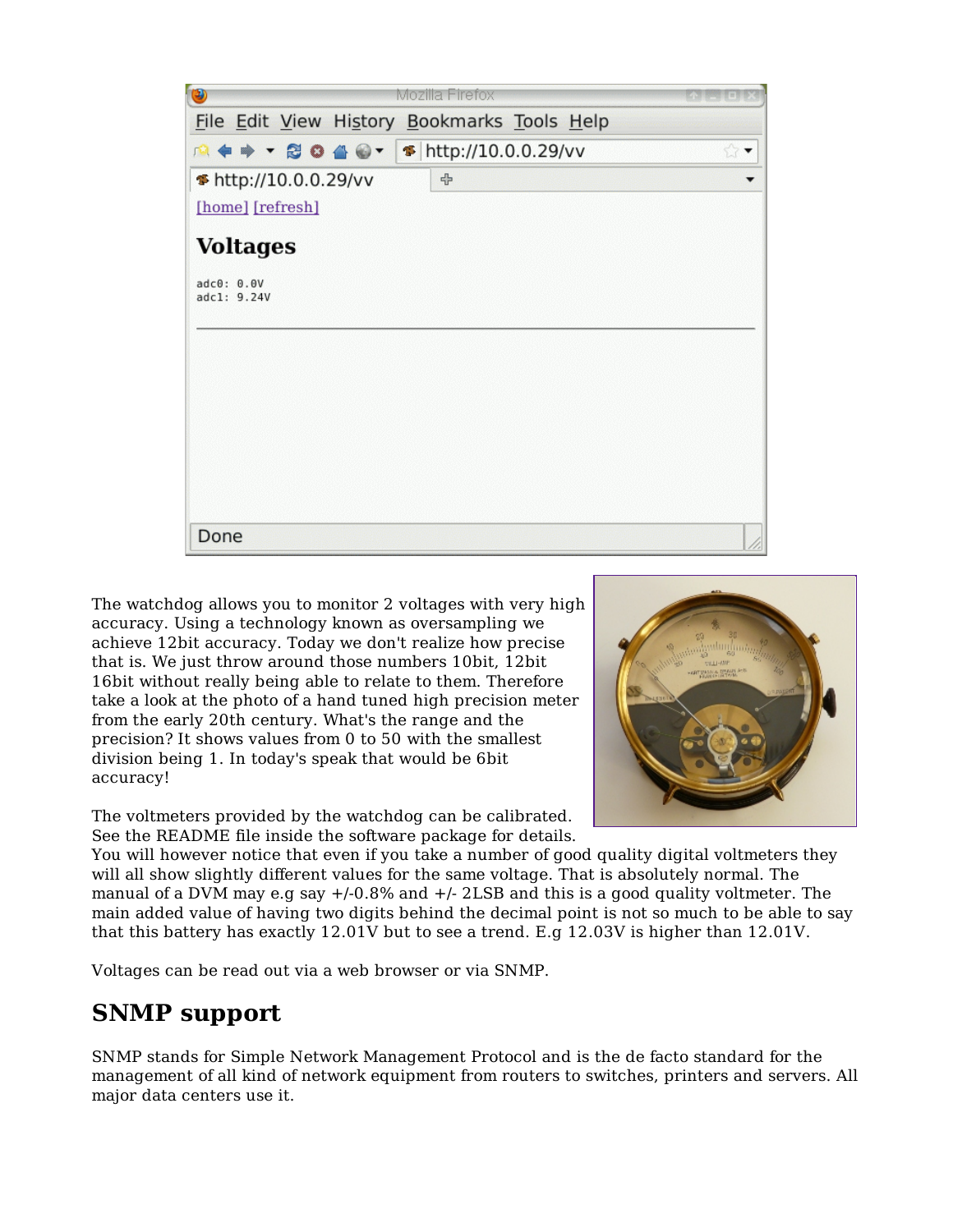This watchdog supports SNMP and integrates therefore nicely into an existing management system.

## **How does SNMP work?**

SNMP is a UDP based protocol and the messages are encoded in ASN.1. ASN.1 is a generic encoding format. You can think of it as the XML of the 1980s. It can be used to encode any kind of data in binary format by using the syntax "Tag Length Value".

Being a binary encoding format it provides still very compact messages, more compact than XML, because the tags are short.

SNMP is based on the manager/agent model. The agent is basically the SNMP piece of software running in the network element and the manager is central node from where the network is supervised.

In other words the tuxgraphics network watchdog is an SNMP agent.

The most wide spread protocol version of SNMP is version 1. It uses for access control a simple "password" mechanism known as "community string". The agnet will only answer if the community string matches. If that "community string" password does not match then it will not reply. Not even with an error. A convention is to set the "community string" to "public" if no password protection is needed or wanted.

Some people have criticized SNMP as insecure because of this very simple and straight forward mechanism. It is true that it could be a risk if you plan to use SNMP for configuration changes (snmp-set command) but for read only access (snmp-get, snmp-getnext) this is a perfect solution.

The tuxgraphics network watchdog implements the read-only commands snmp-get and snmp-getnext. No data can be changed via SNMP.

The SNMP accessible data is ordered in a tree of numbers. This is structure is called MIB. This sounds complicated but all that means is that each data field is accessed by a number e.g 1.3.6.1.4.1.42.1 This long number is called OID and is just an address. Using a SNMP getnext command you can say give me the data at 1.3.6.1.4.1.42.1.

These numbers are then documented in a MIB. The MIB is a text file which gives names and descriptions to the long numbers. This makes it easier to understand what the meaning of the data is.

The MIB for the watchdog can be downloaded at the end of this article.

To read a specific value you do not necessarily need the MIB file to be integrated into your management system. You can just use the snmpget command to read a specific value or snmpwalk to read all information fields:

snmpget -c public -v 1 10.0.0.29 1.3.6.1.4.1.42.4 TUXGRAPHICS-HWD-MIB::voltage0 = STRING: 1.0V